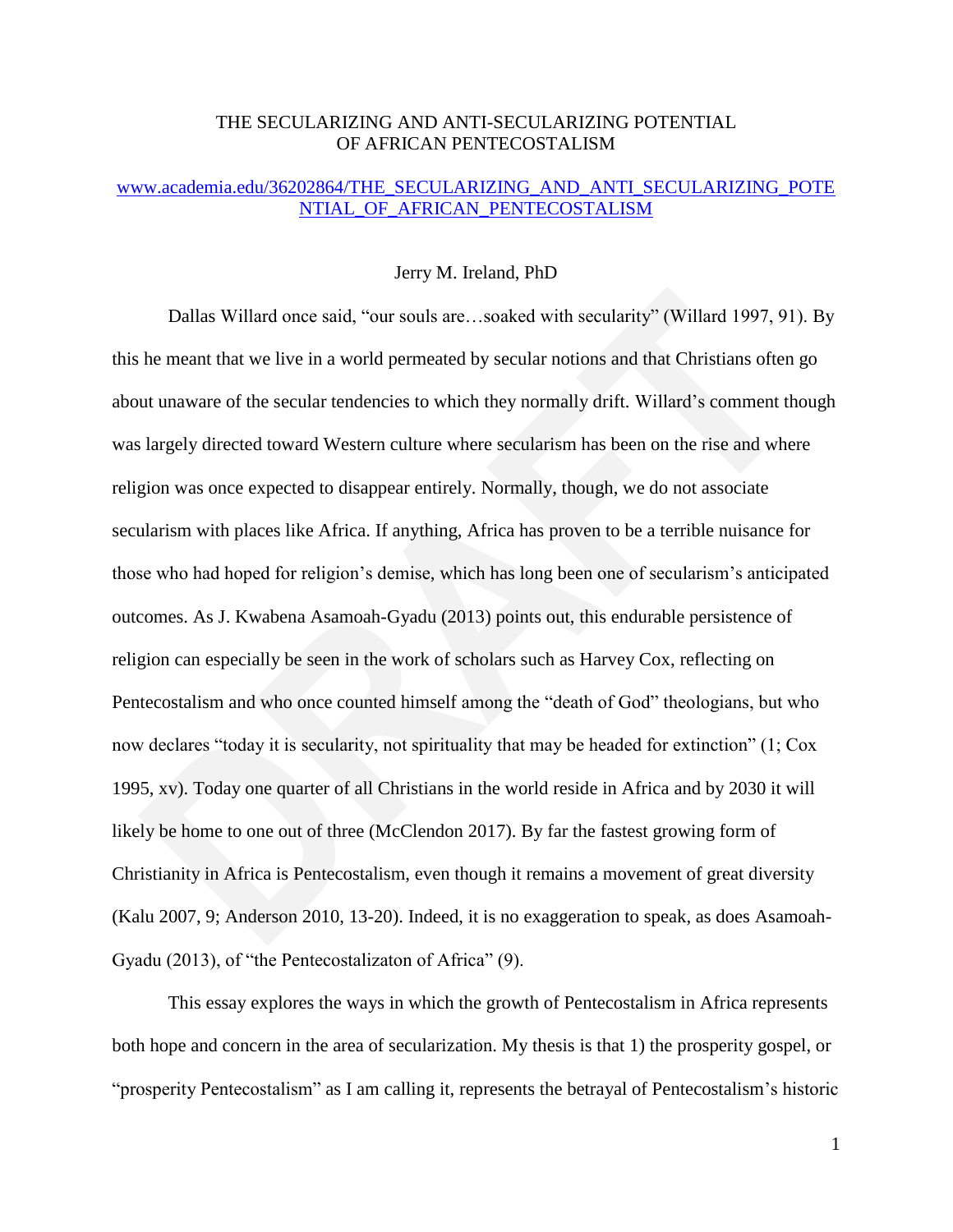and theological roots and a sell-out to secularism, while at the same time 2) what I will refer to as "missional Pentecostalism" represents great hope not only for African Christianity but also for the renewal of Christian mission around the globe.

## **Secularism and African Pentecostalism**

Secularization describes "a process in which religion diminishes in importance both in society and in the consciousness of individuals" (Berger 2005, 384). Modern notions of secularism often owe some lineage to, among others, Max Weber's *The Protestant Ethic and the Spirit of Capitalism*, wherein Weber argued for a connection between the 'worldly' or practical ethics advocated by the Reformers and the emergence of market capitalism. The Protestant ethic which Weber described and linked to capitalism focused on hard work and delayed gratification, and was set intentionally within a material, or in Weber's terminology, a "disenchanted" framework. Key to understanding the Protestant ethic in Weber's work was a certain irony in which, as Nogueira-Godsey  $(2012)$  explains, "the rational discipline required of the Calvinist was intrinsically tied to modernization, scientific discovery, maximizing efficiency, and cultivating a rationalistic approach to all areas of life"  $(55)$ . That is, the very basis of this Protestant ethic would lead to its own demise because it was a system in which religious belief was unnecessary to the achievement of its goals. But Weber noted that Calvinism promoted a work ethic that served as evidence of having been part of the elect. In short, "the accumulation of wealth was morally sanctioned in so far as it was combined with a sober, industrious career; wealth was condemned only if employed to support a life of idle luxury or self-indulgence" (Giddens 2005, xii). It is not difficult then to see the inevitable comparison that some contemporary scholars are making between the legitimation of wealth acquisition in Calvinism and that of the modern-day prosperity gospel in places like Africa (Ogungbile 2014, 132).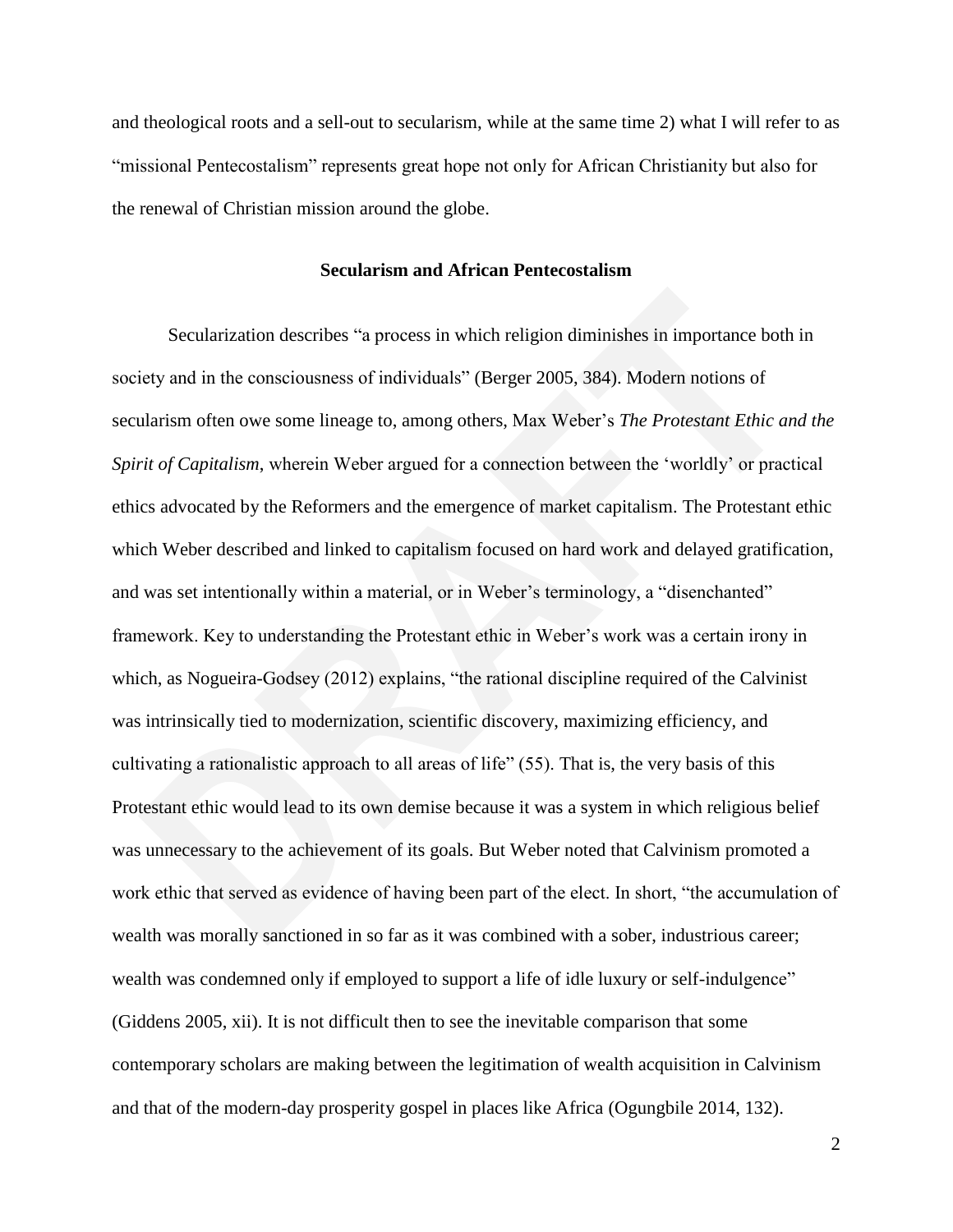From the mid to late twentieth century, American Sociologist Peter Berger championed Weber's ideas by proposing (though eventually withdrawing) his own secularization thesis prognosticating the diminishing role of faith ("Secularism" 2008, 803). Berger and others specifically attributed their predictions to the growing power of modernity, which they expected to eventually erode the role of faith (Berger 2005, 384-86; Hewitt 2015, 547). Central to this thesis was Weber's notion alluded to earlier of the "disenchantment of the world." As Berger (2005) explains, "put simply, the idea has been that the relation between modernity and religion is inverse—the more of the former the less of the latter"  $(284)$ . Berger's most significant contribution and extension of Weber's theory may be his focus on pluralism as a product of modernity and thereby secularism. Pluralism, made possible by globalization and technology, forced to the forefront a situation in which religious belief exists in a marketplace of competing ideas. "In other words, pluralism forces the religious believer to recognize that their sacred reality is subjective" (Nogueira-Godsey 2012, 58).

It is not uncommon in Africa or elsewhere for people to hold contradictory ideas. For example, a 2016 study done by LifeWay Resources observes of U.S. Christians that "many Americans live with a great deal of theological confusion and even hold contradicting sets of beliefs" (n.p.). This is certainly the case regarding religion and secularism in Africa, as both seem to flourish side by side, to varying degrees. It would be short-sighted to assume that Africa's strong and pervasive belief in the supernatural keeps secularism at bay, as the presence of pluralism shows. In Africa, secularism and the attenuating pluralism it produces has proven especially problematic in that it has brought about a resurgent syncretism between Christianity and African Traditional Religions. As Mashua (2009) observes, "[Pluralism] has promoted a spirit of accommodation and tolerance to the point that it has become almost impossible for one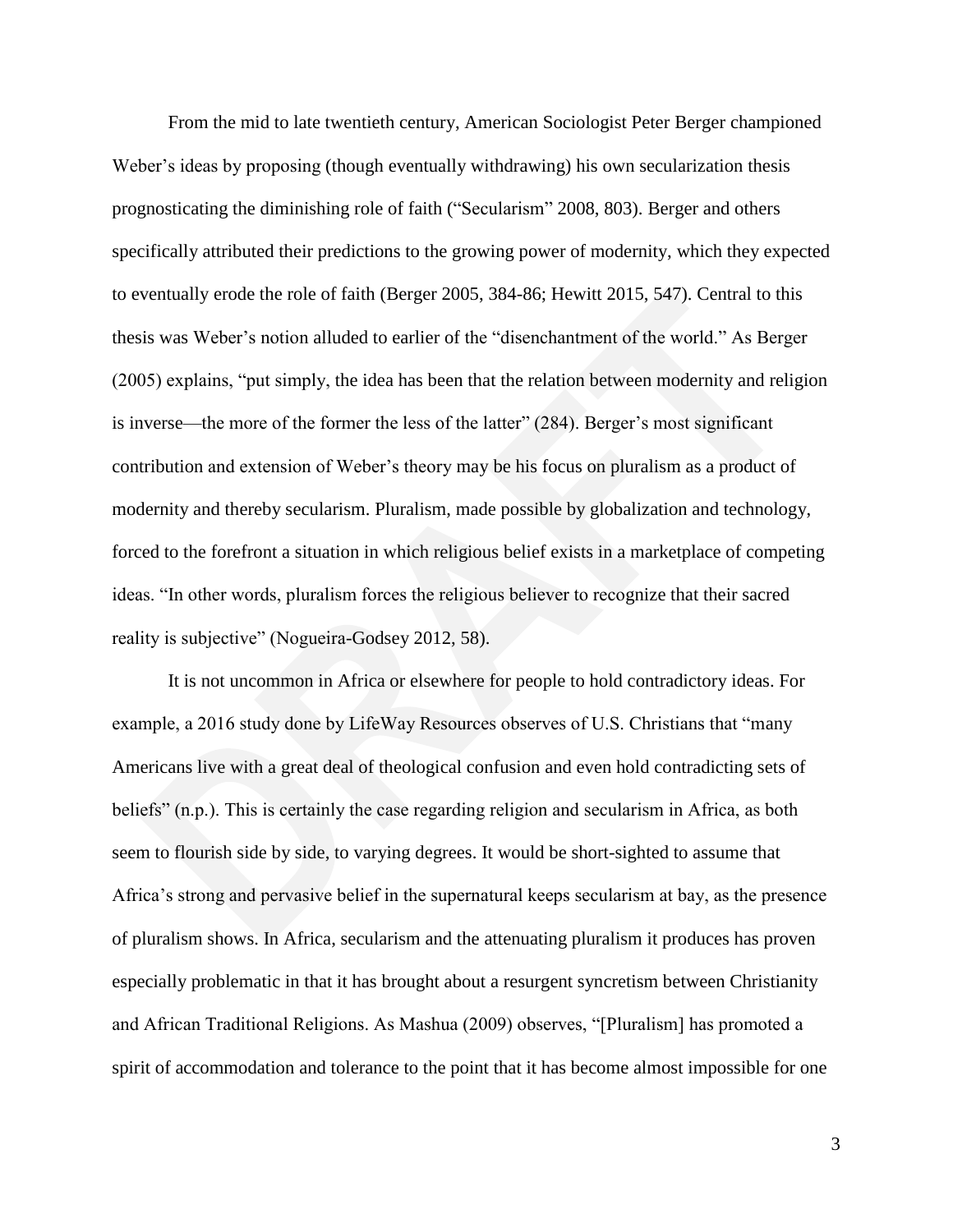to rebuke the spirit of syncretism without being accused of having a judgmental attitude"  $(120)$ . While it is true, as Anderson says, that Pentecostalism (indeed, all Christian theology) is syncretistic to some extent (Anderson 2013, 7), this does not mean that all forms of syncretism are equally destructive. That is, some forms of syncretism are non-theological in nature such as the inclusion of local forms of dance or music, while others are theological in nature, such as the use of charms and amulets, and therefore reflect a departure from Pentecostalism's historic and biblical roots (Ireland 2012).

The rapid growth of Pentecostal Christianity, especially in the global south, has necessitated a reassessment of those predictions, referred to earlier, concerning the demise of religion (Berger 2005, 386; Droogers 2010, 46; Nogueira-Godsey 2012, 52). Indeed, some have seen the emergence of Pentecostalism in the early twentieth century as a reaction to modernity, and thereby to secularization, even if the precise nature and classification of that reaction remains the subject of some debate (Hunt 2010, 180-81).

For the purpose of this study, then, I will define secularization as giving maximal attention to the forces of modernity and thereby denying the necessity of religious faith. Secularism effectively moves religion to the periphery of culture making it increasingly irrelevant. It does this most potently by its denial of the supernatural. This ultimately threatens to undermine the role of faith because any system that can function without God eventually will. By this I mean that even though some have seen the secular and sacred as complimentary and not opposing concepts, the reality is that secularity often leads to the neglect and eventual rejection of the sacred (Mmassi 2013, 234). As Mashua explains, "secularization is the process through which everything considered to be secular is detached from the church. When this process takes place, humans rely mainly on their own knowledge and findings, considering God to be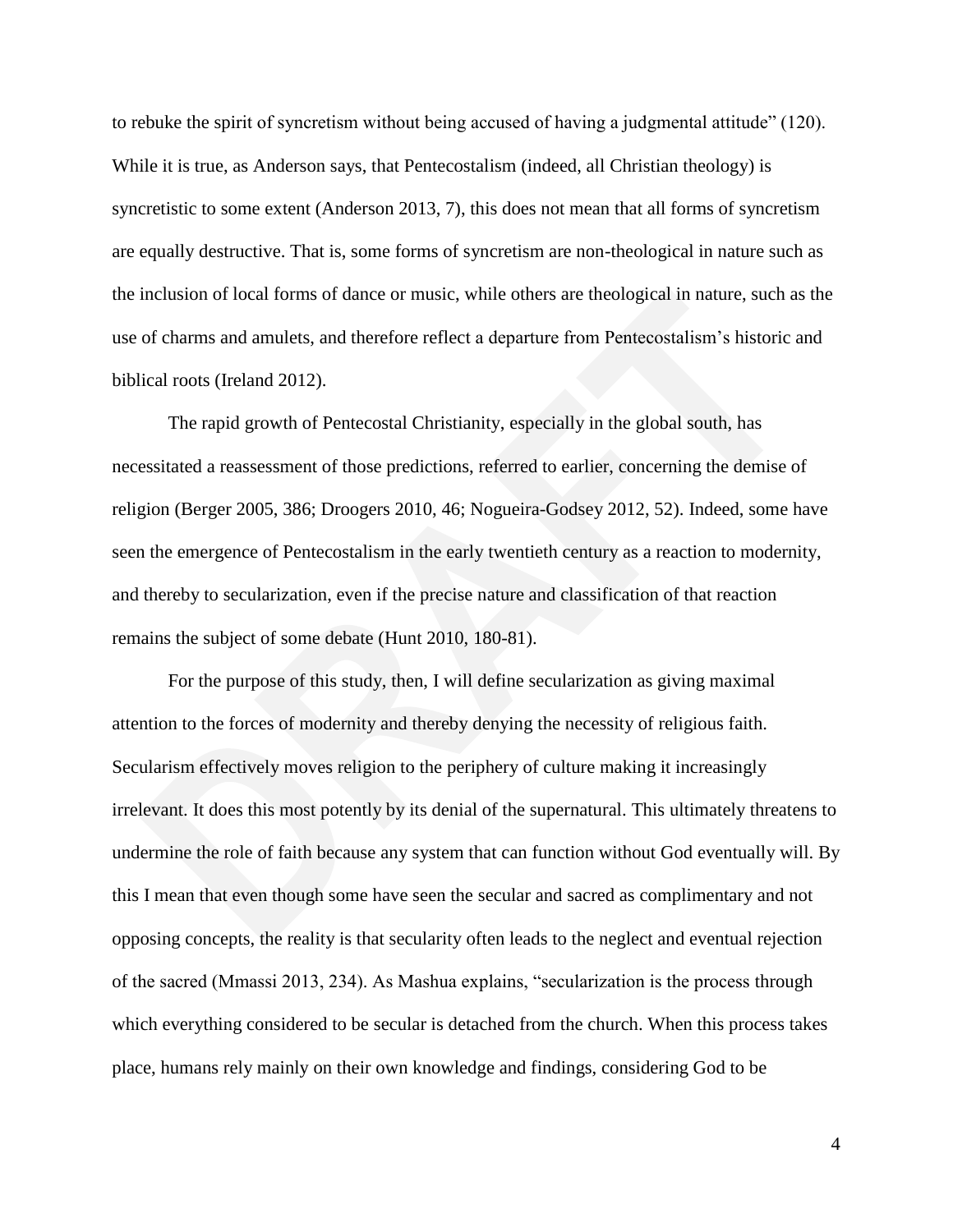redundant" (Mashua 2009, 110-11). This is precisely what gave rise to liberal theology in the first place. Enlightenment-influenced theologians, such as Schleiermacher, sought to "protect" God" as it were from the seemingly unstoppable forces of modern thought, embodied especially in higher criticism and evolutionary theory, and they did this by relegating God to the inner realm of subjectivity and values. In doing so, the very idea of "God" became unnecessary. In some ways, secularization describes the process of subtle distraction, in which the church takes its eyes off of its eternal destiny and exchanges it for a temporal one (Mashau 2009, 11).

#### **Secularism and African Pentecostalism**

Owing to the vast diversity among movements variously classified as "Pentecostal," Allen Anderson, who has written extensively on both Pentecostalism in general and African Pentecostalism specifically, has argued for defining the term broadly according to a "family" resemblance" that emphasizes the work of the Holy Spirit (Anderson 2010, 15). Speaking more specifically of African Pentecostalism, Anderson describes it as "divergent African churches that emphasize the working of the Spirit in the church, particularly with ecstatic phenomena like prophecy and speaking in tongues, healing and exorcism" (Anderson 2016, 114). Anderson's (2010) concern is to be as inclusive as possible regarding more recent churches who bear this family resemblance, whether they be independent, Charismatic or neo-Charismatic in nature that is, whether they call themselves Pentecostal or not (15). For Anderson

In the multidisciplinary study of global Pentecostalism, a broad taxonomy must use the family resemblance analogy to include its historical links and its theological and sociological foci. Pentecostalism continues to renew and invigorate itself in countless new forms of expression. Seen from this perspective, it is not a movement that has a distinct beginning in America or anywhere else, or a movement based on a particular theology; it is instead a series of movements that emerged after several years and several different formative ideas and events. (27)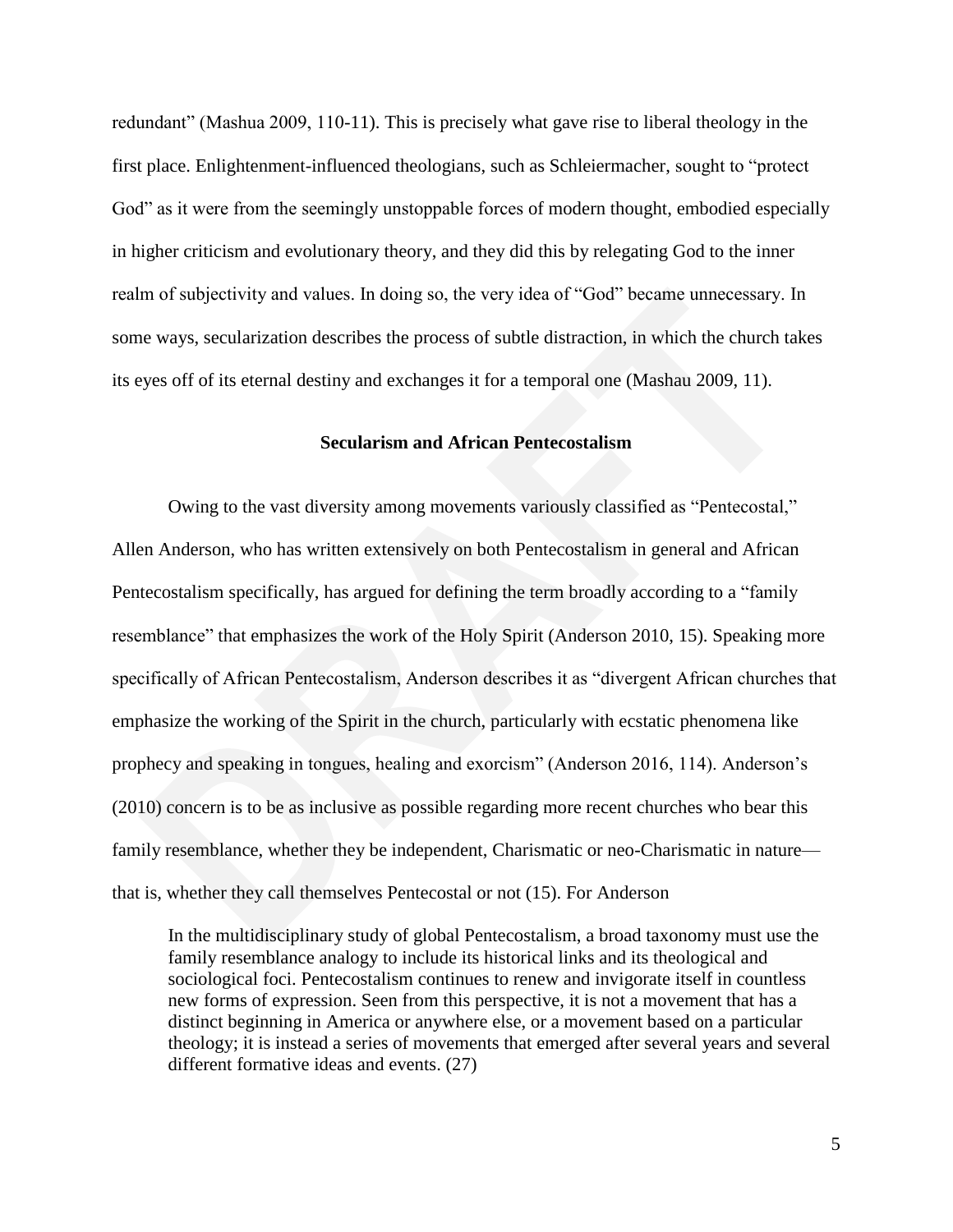While I generally agree with Anderson on the need for etic definitions and with his desire to recognize the diverse history, origins, and contours of global Pentecostalism, I also believe that emic and theological definitions that are more exclusivist can be useful as well, especially when it comes to defining a particular species of Pentecostalism. As such, I will argue in this paper that two strands of African Pentecostalism, which I will refer to as "prosperity" Pentecostalism" and "missional Pentecostalism" respectively represent secularizing and antisecularizing forces within the movement. In what follows I will articulate the contours of these two opposing strands of African Pentecostalism.

## **Missional Pentecostalism**

Generally, contemporary scholars divide Pentecostalism into four categories: 1) Classic Pentecostals—representing those churches that emerged in the early twentieth century with connections to global revivals like the one at Azusa Street,  $2$ ) "churches of the Spirit"—those that do not self-identify as Pentecostal but whose practices closely resemble those of recognized Pentecostal churches (which in Africa includes African Initiated Churches, or AICs), 3) Charismatics—usually traditional denominational churches such as Catholics and Anglicans that advocate spiritual gifts and Spirit baptism, and 4) Neo-Pentecostal churches—that include prosperity, word of faith, Third Wave and many independent charismatic churches (Anderson 2010, 17-19; Ogungbile 2014, 133-134). This study focuses, first, on those churches with connections to Classic Pentecostalism, or to what I prefer to call "missional Pentecostalism," and second, on a strand within Neo-Pentecostalism that I will refer to as "prosperity Pentecostalism."

I will begin my discussion by describing "missional Pentecostalism" since it likely represents the least-well-known among the two. Anderson (2013) rightly says that "Pentecostalism is above all else a missionary movement,"  $(1)$  and "the fundamental conviction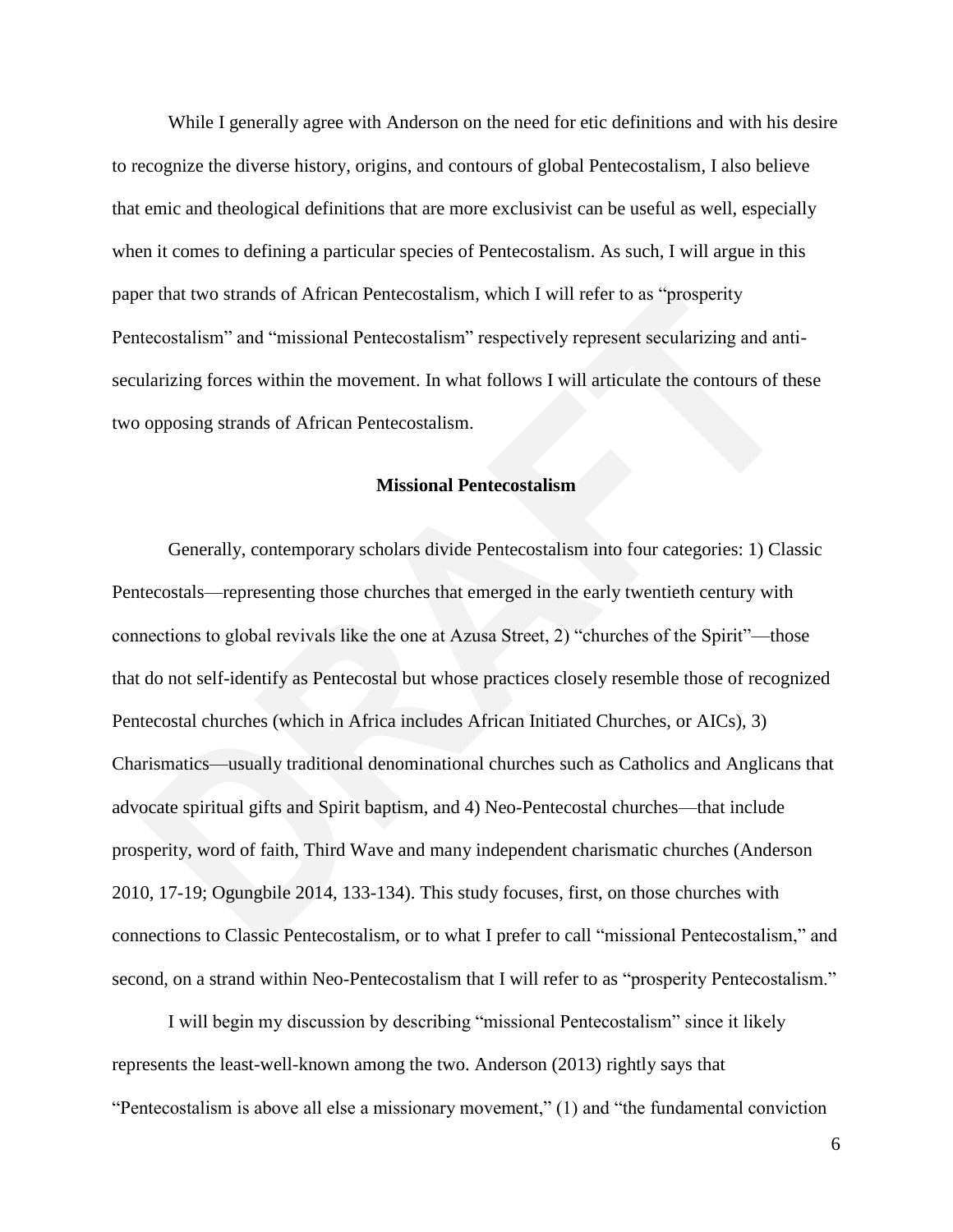of Pentecostals is that the power they receive through the Spirit is to evangelize all nations and so glorify Jesus Christ" (2). Similarly, Byron Klaus (2007) has argued that Pentecostalism must be understood "through a lens of mission" (39). Klaus helpfully points out the various historical influences that combined to give birth to modern Pentecostalism, and how these contributed to the missional nature of the movement. These included a Wesleyan-Holiness emphasis on the Spirit's power for entire sanctification for service to God, the Keswick emphasis on Holy Spirit empowerment for evangelism, a millennial focus on the immanent return of Christ that empowered and motivated socially marginalized groups, restorationist expectations of a return to the nature and power of the New Testament church, and a multi-culturalism that anticipated the new heaven and new earth (40). As Klaus notes:

the common thread in this stream of influences is the sovereign gift of power that God is using in a significant new chapter in this stage of redemptive history. A sense of participation in a story of eschatological significance, supported by supernatural Spirit empowerment(s) creates a strong sense of destiny in the Pentecostal identity. (40)

Citing the work of Margaret Paloma, Klaus also notes that Pentecostalism, challenges "the sacred/secular dichotomy that characterized modernity" and instead gives rise to "an affirmation of the immediate availability of God's power and presence" (46; cf. Maxwell 2015, 904). For this very reason, and speaking of North American Pentecostalism, Frank Macchia says that "Pentecostals need to rediscover the eschatological fervour that allowed them in the early years of the movement to swim against the spirit of the age" and thereby challenge many social paradigms that were oppressive to women and minorities (Macchia 1991, 23).

Interestingly, Klaus (2007) also shows, citing McClung, that in the developing theology of Pentecostalism there has been a detectable movement away from an early emphasis on evangelism, epitomized in William Seymour's admonition, "do not go forth from this meeting and talk about tongues, but try to get people saved" (41). This shift does not represent an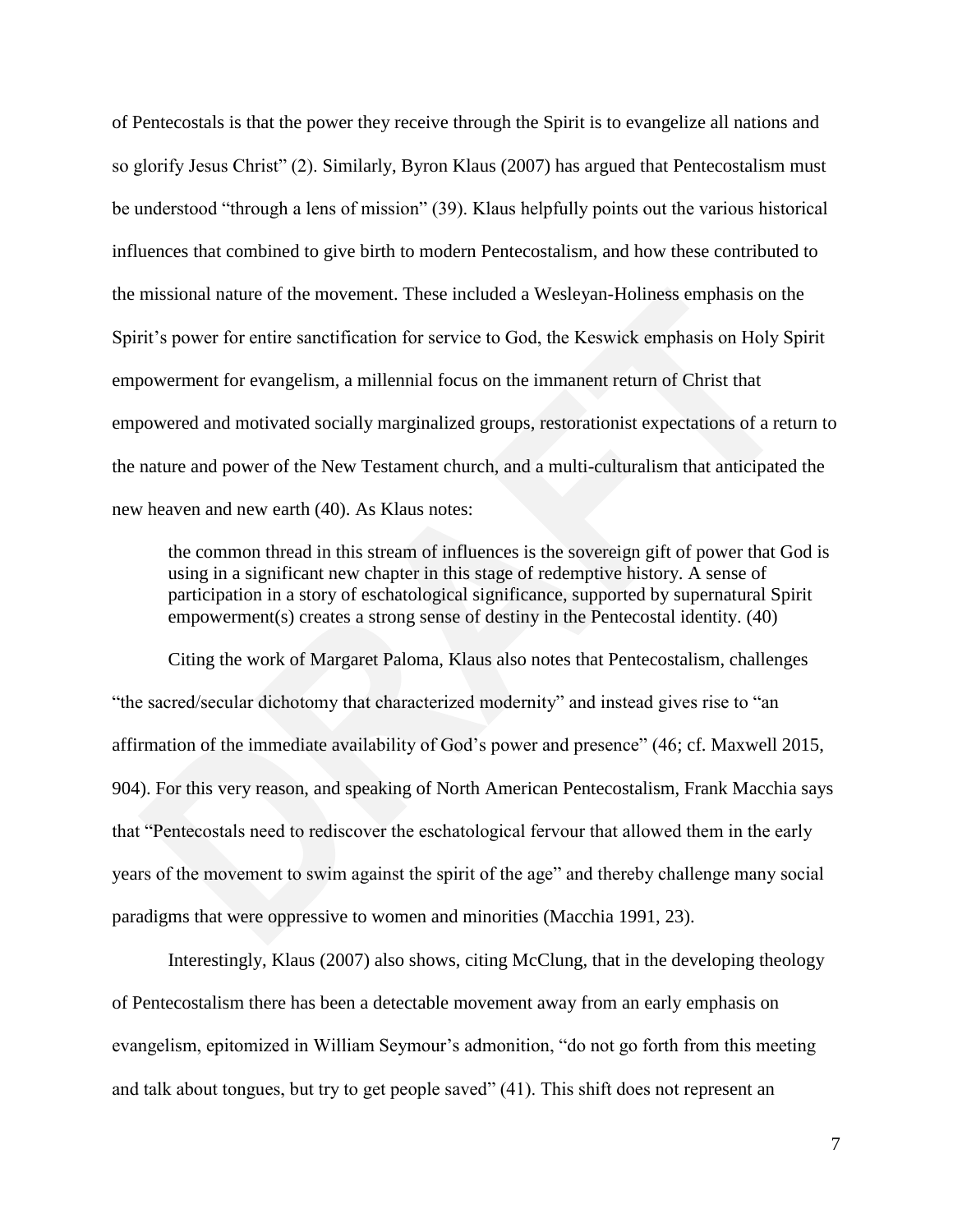abandonment of Pentecostalism's missional emphasis, but rather an increased attentiveness to the meaning of the kingdom of God, along with explorations of applying that in a Pentecostal perspective beyond missions. This has for example been a dominant theme in the work of preeminent Pentecostal scholar Gordon Fee, and in more recent works such as that by Frank Macchia, in his *Baptism in the Spirit: A Global Pentecostal Theology* (47-49). Similarly, arguing for understanding European Pentecostalism as a reaction to the Enlightenment and to secularism, Allan Anderson (2006) says that "for Pentecostals, a rationalistic intellectualism has destroyed the soul of Christianity"  $(277)$ . This leads to his conclusion that "Pentecostal mission is fundamentally and essentially proclaiming and demonstrating a holistic message"  $(278)$ .

In ways very similar to Klaus, Allan Anderson (2012) says "Pentecostalism is a mission movement par excellence" (231). He identifies "five cardinal features" of what I am here referring to as missional Pentecostalism (231). First, Anderson notes that eschatology and the expectation of an end-times revival proceeding the return of Christ was a driving force in the emergence of the Pentecostal movement. Second, Pentecostalism's beginnings were multicultural. This was true not only of the Azusa Street revival in Los Angeles, led by African American pastor William Seymour, but also in that global revivals were taking place around that same time in places like India, Korea, and China (232-235). Third, "Pentecostalism placed emphasis on missions as a result of the experience of Spirit baptism" (235). That is, many who experienced these Pentecostal revivals went out as missionaries, sensing an urgency to the task and an empowerment for mission. Fourth, Anderson notes that many early Pentecostal missionaries were guilty of colonialism and paternalistic tendencies, often (though not always) failing to recognize the contributions of others, especially indigenous people or of women (237- 238). Finally, Pentecostalism's missionary nature was evident it its extraordinary capacity for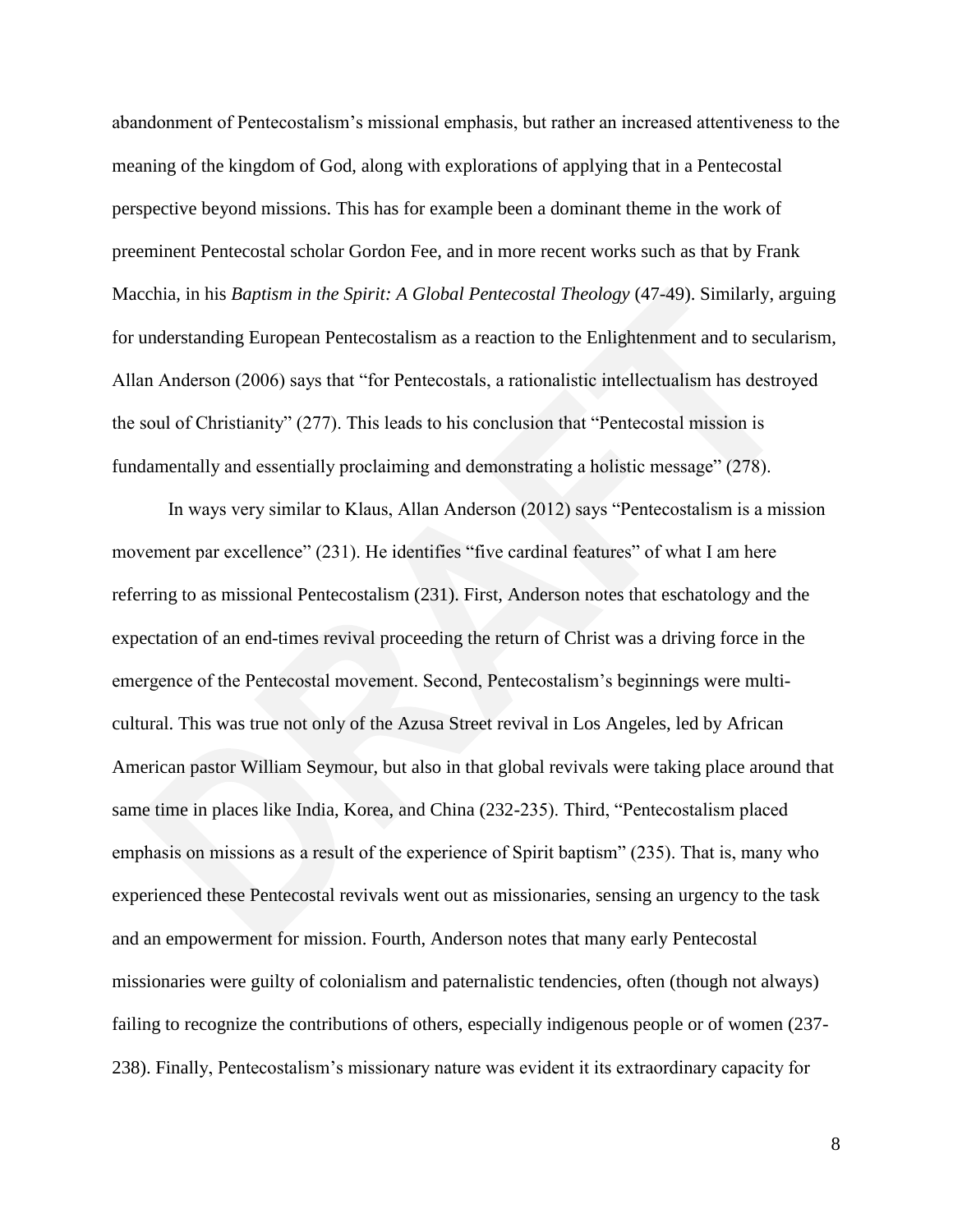contextualization. "Because of its emphasis on the empowering ability of the Spirit to equip

ordinary believers for missionary service without requiring prior academic qualifications,

Penteocostalism was more dependent on national workers than other missions were at the time"

(240).

Further evidence of the missional nature of early Pentecostalism described by Klaus and

Anderson can be seen in many of the publications that helped sustain the movement.

Publications such as William Seymour's *The Apostolic Faith*, and E. N. Bell's *Word and Witness* 

frequently published testimonies of visions, prophecies, and Spirit-inspired songs that

underscored the urgency of global evangelization in light of Jesus' soon expected return.

Consider this typical example from the inaugural issue of *The Apostolic Faith* (1906):

Many are the prophecies spoken in unknown tongues and many the visions that God is giving concerning his soon coming. The heathen must first receive the gospel. One prophecy given in an unknown tongue was interpreted 'The time is short, and I am going to send out a large number in the Spirit of God to preach the full gospel in the power of the Spirit.' "

Similarly, Anna Hall, from Houston, Texas, who was a worker at the Azusa Street revival,

offered this testimony in the same issue of *The Apostolic Faith*:

I heard the beautiful warbling of a bird, and thought it was a mocking bird which one might hear there. But no, it seemed away own in my soul. And as that beautiful bird began to sing, I saw a little infant face right before my eyes. And as the song of the bird began to ripple, it began to sound like water running over pebbles. It increased till it sounded like many waters, and the face enlarged till it was a full grown [sic] face. I said "Surely this is a messenger from the holy country." The voice answered, "Yes and I have to tell you that Jesus is coming. Go forward in My name, preach the Gospel of the Kingdom, for the King's business demands haste. My people have only time to get on the beautiful garments and prepare for the wedding supper in the Heavens." (1906, 3)

Early Pentecostal publications were riddled with similar warnings and admonishments.

They served to sustain a sense of urgency created by the dynamic experience of God's presence

that accompanied the many global revivals that birthed modern Pentecostalism. The specific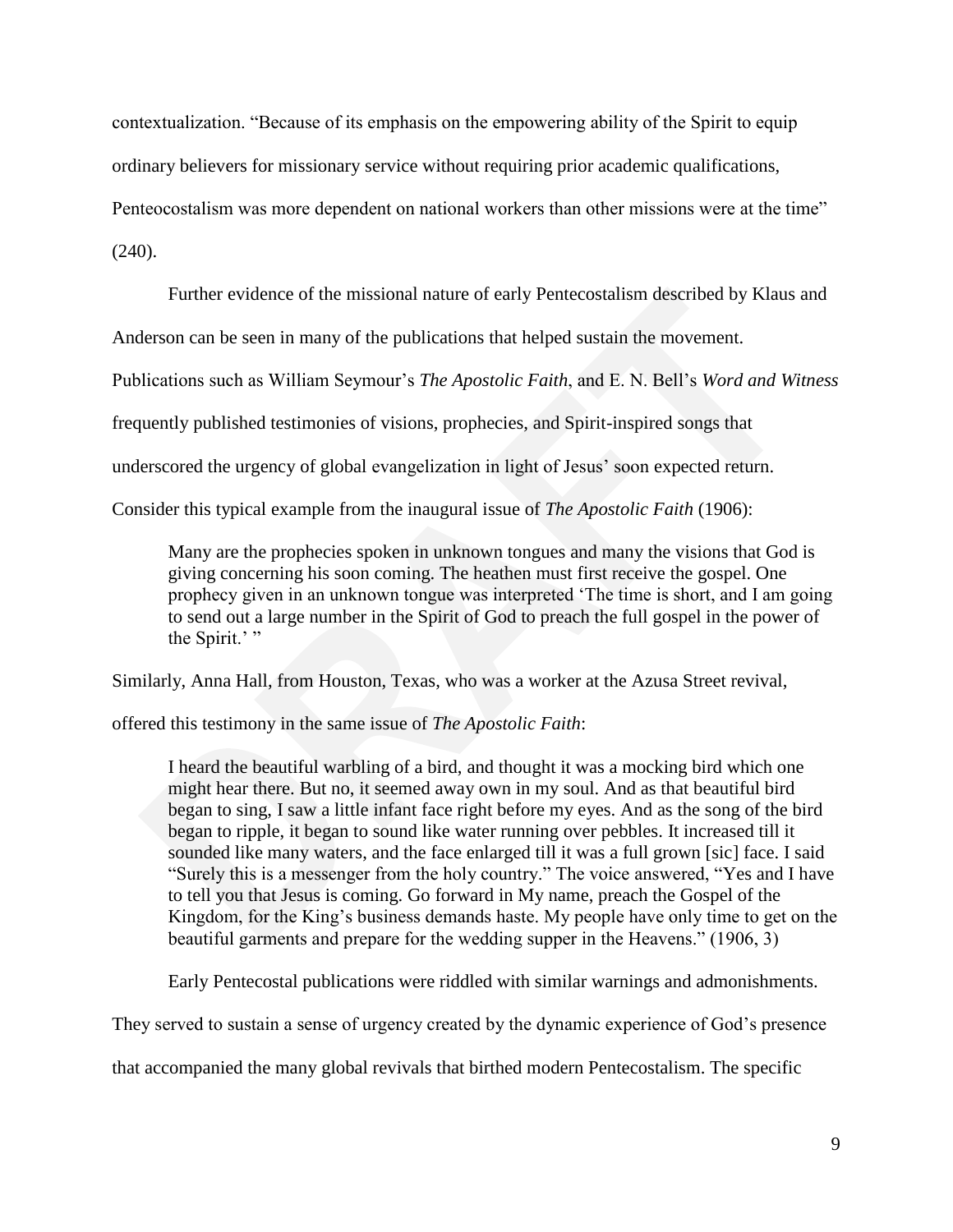focus of that urgency was the task of world missions. Thus, when the Assemblies of God organized in 1914, it did so specifically "for the greatest evangelization the world had ever seen."

This of course raises the important question of whether this missionary urgency that defined many of the turn-of-the century global revivals is also true today of African Pentecostalism. Along these lines, D. J. Garrard (2009) says that African Pentecostals do indeed "see themselves as engaged in fulfilling Christ's mandate to go into all the world to teach and evangelise" (240). It must also be remembered that the success of many Western missionary efforts in Africa was owed to the efforts of indigenous workers and that the contribution of these workers is often absent in many mission histories (Anderson 2016, 9; Maxwell 2015, 909-910). It is therefore far more accurate to speak not of the success "Western missions" to Africa, but of mission movements from *within* Africa that succeeded largely because of cooperation between mission workers and vast numbers of indigenous peoples. This distinction is important because it helps not only overcome the racial and cultural superiority that often found their way into missionary hagiography, but also because it shows that "missional Pentecostalism" maintained its evangelistic fervor even as it took root in African soil. Thus, the missional nature of early Pentecostalism in Africa cannot be said to be a western adornment, but rather constituted a central and enduring feature. Plus, many African churches were immediately engaged in crosscultural work within their own artificially-created borders right from the beginning, as local workers engaged in evangelism across the many tribes found within one nation (Mkwaila 2017, 5).

Of course, contemporary mission among African Pentecostals looks different from that of its Western counterparts. In some ways, this difference represents a return to the roots of missional Pentecostalism, which first sent out missionaries with little resources, financial or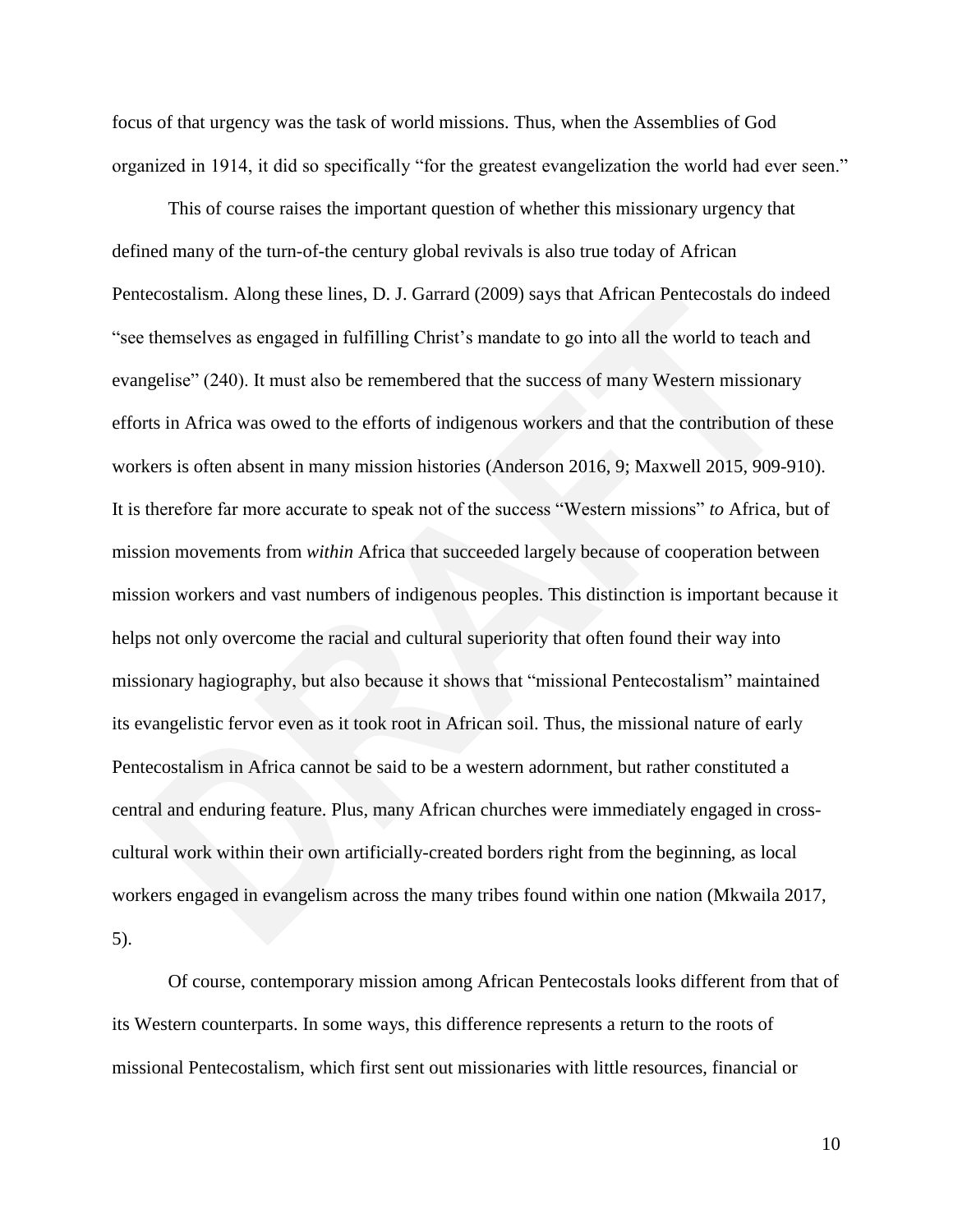otherwise. Many early Pentecostal missionaries sent out from Azusa Street, for example, were materially poor themselves, and went with scant backing and supplies (Anderson 2012, 235). Some even packed their belongings in coffins, never expecting to return from the land of their calling (Guthrie 2014, 106). They proceeded though in deep faith in the Spirit's leading and empowerment. In a similar manner, many African missionary efforts today also operate on a shoestring and in extreme hardship, and sometimes struggle against indifference and malaise within their own denomination. What Mkwaila (2017) says of the Malawi Assemblies of God (MAG) holds true for much of Africa when it comes to sending missionaries across geographic borders. He rightly observes, that "it is possible, therefore, to concur that far more can and should be done in missionary outreach, while simultaneously acknowledging that great strides have been made towards fostering a critical mass in the church that has been inculcated with a missionary vision"  $(6)$ .

African missions has also somewhat reversed the order of the older missions movements that occupied much of the "Great Century" of missions during the nineteenth and early twentieth century. While the defining ethos of that era was "the West to the rest," Africans are now bringing the gospel and evangelistic fervency back to North American and European nations that are indeed soaked with secularity, to the point, in some cases, of being completely antagonistic toward Christianity. Yet, as Asamoah-Gyadu (2002) points out, "some of the largest and fastest growing churches in western Europe today are those set up and run by immigrants from sub-Saharan Africa‖ (14). African Pentecostals are also vigorously pursuing the *missio Dei* regarding unreached people groups (UPGs). When the Africa Assemblies of God Alliance (AAGA), a network of over forty Assemblies of God churches from all across sub-Saharan Africa, met in Accra Ghana in February of 2018, they set in writing the goal of sending missionaries and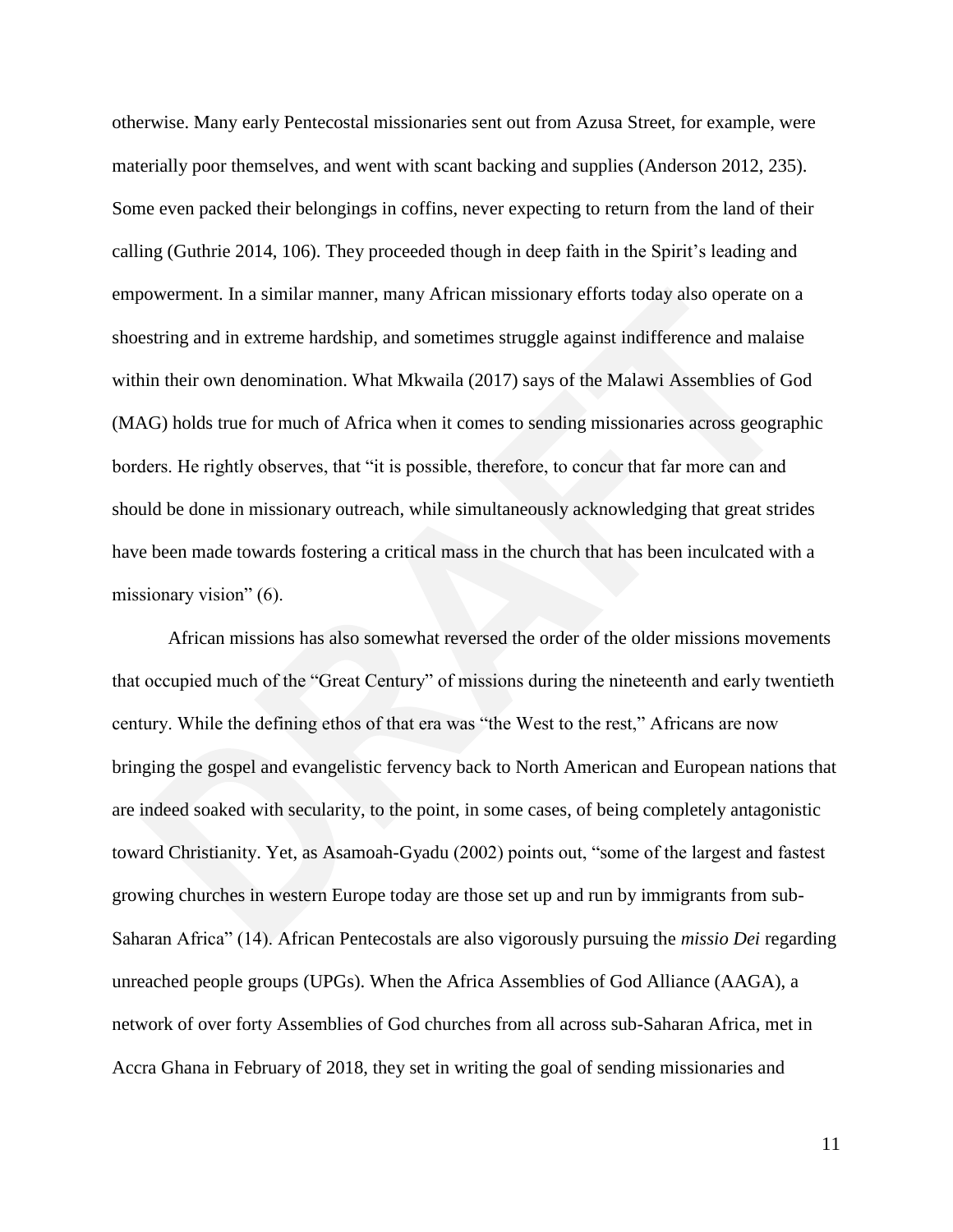establishing national indigenous churches in Western Sahara, Mauritania, Algeria, Libya, Tunisia, Morocco, Djibouti, Comoros, Eritrea, Somalia, Sudan and South Sudan—all by the end of 2022. Clearly, missional Pentecostalism is alive and well in sub-Saharan Africa and not only among African churches, but with African Pentecostal churches at the forefront.

## **Prosperity Pentecostalism**

Regarding "prosperity Pentecostalism," I have chosen this term over terms such as "neo-Pentecostalism" because the latter is too broad to accurately depict the movement I have in mind (Anderson 2010, 19). Specifically, I refer to those forms of African Pentecostalism that promote a health and wealth understanding of Pentecostalism, in which proponents preach that faith in Jesus produces wealth and prosperity, and that sickness and suffering reflect a lack of faith. ―Thus, according to this Gospel, getting rich is seen as God's will and an outward manifestation of his blessings" (Togarasei 2011, 339). As Togarasei (2011) explains regarding the prosperity gospel, "the belief is that since God owns everything on earth, those who follow Jesus have a claim in God's riches. Believers therefore have a right to the blessings of health and wealth through positive confession and sowing seeds of prosperity" (341). Additionally, some have seen in the prosperity brand of African Pentecostalism the embodiment of many of the same secular notions articulated by Weber and others (Gifford and Nogueira-Godsey 2011; Comaroff 2009, 20, 28). Comaroff (2009), for example, notes that "there is an avid endorsement, most evident in the 'prosperity gospels,' of a desire for material things" (27). Ogungbile says that the prosperity gospel in Africa, almost always associated with Pentecostalism, represents a paradigm shift from the theology of many AICs which taught an other-world asceticism. Instead, prosperity Pentecostalism teaches that "material prosperity"—or an explicit affirmation of this world—"is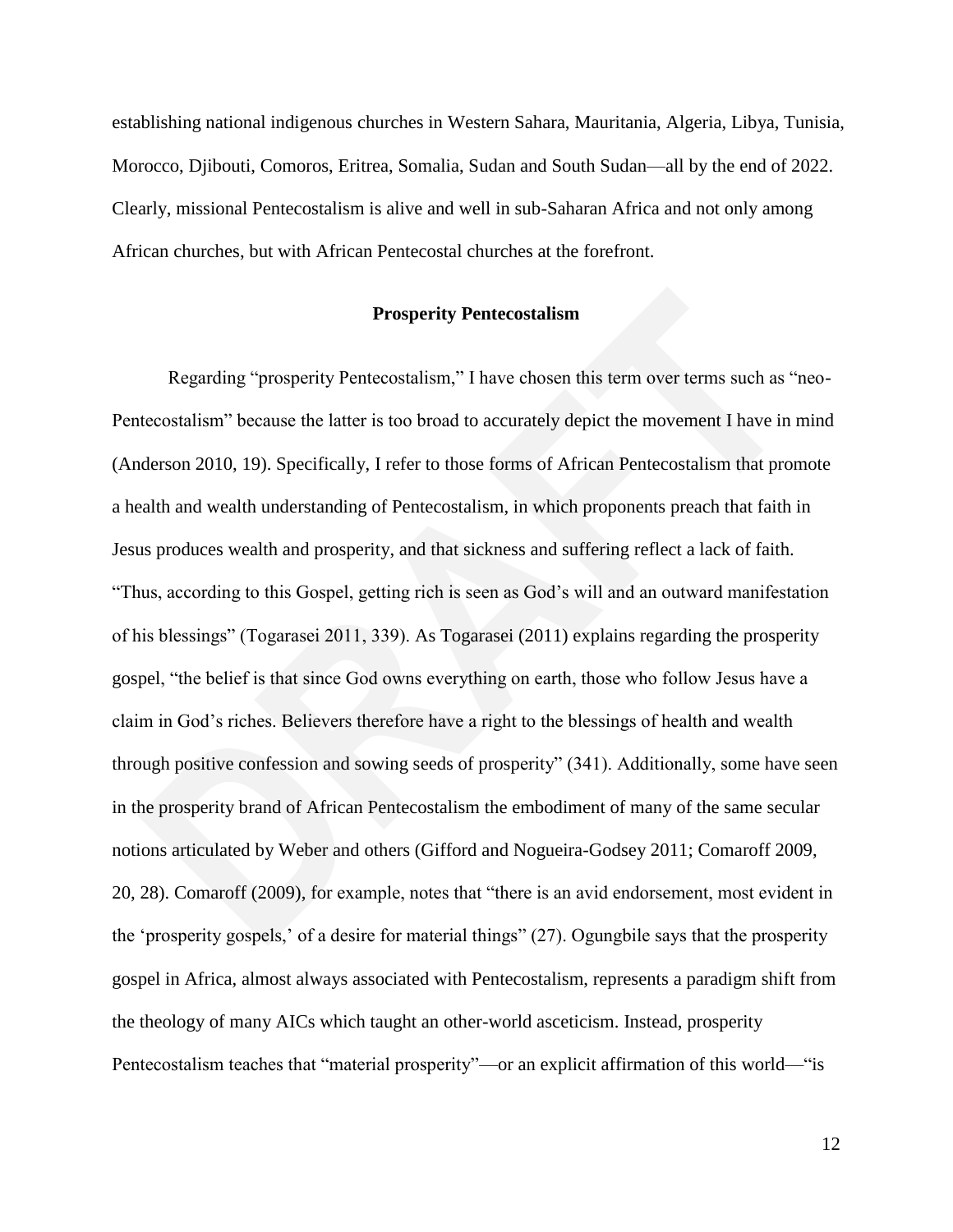God's blessing and gift to a successful Christian" (Ogungbile 2014, 135). Thus, prosperity Pentecostalism represents the very embodiment of secularism.

Prosperity Pentecostalism has found fertile soil in Africa owing to poverty, African notions of the "Big Man," and to traditional understandings of the interrelatedness of spiritual and material success (Ogungbile 2014, 136-139; Kalu 2007, 27). Prosperity preachers have cast themselves as the new "Big Man," roles that were first held by local chiefs and later by colonialists and missionaries alike. Their message of spiritual power available for the accuisition of wealth resonates deeply within a culture that has long held that material and spiritual prosperity are inseparable realities, and that malevolent spirits often hinder both. Ogungbile also points out, though, that the prosperity gospel contributes to the very things it claims to solve, especially poverty and the oppression of the poor, not to mention bringing disrepute to the Christian faith (147).

Some claim that prosperity forms of Pentecostalism benefit places like Africa by reducing poverty, or at least, changing people from a pessimistic, poverty mentality to an optimistic, hopeful one. This is the argument put forward by Lovemore Togarasei (2011, 339). While acknowledging the work of other African scholars, such as the study done by Nigerian A. O. Dada which concluded that the prosperity gospel peddles false hopes and delusion, enriching only its leaders, Togarasei believes that the prosperity brand of Pentecostalism has contributed to poverty alleviation. Even though he acknowledges its secular bent, evident in its emphasis on market capitalism and materialism, he says that prosperity teaching helps the poor especially through its advocacy of entrepreneurship (345). Prosperity teachers often emphasize that having a job is tantamount to being just one paycheck away from poverty, and therefore the goal of every believer should be to become an employer, rather than an employee. Plus, Togarasei says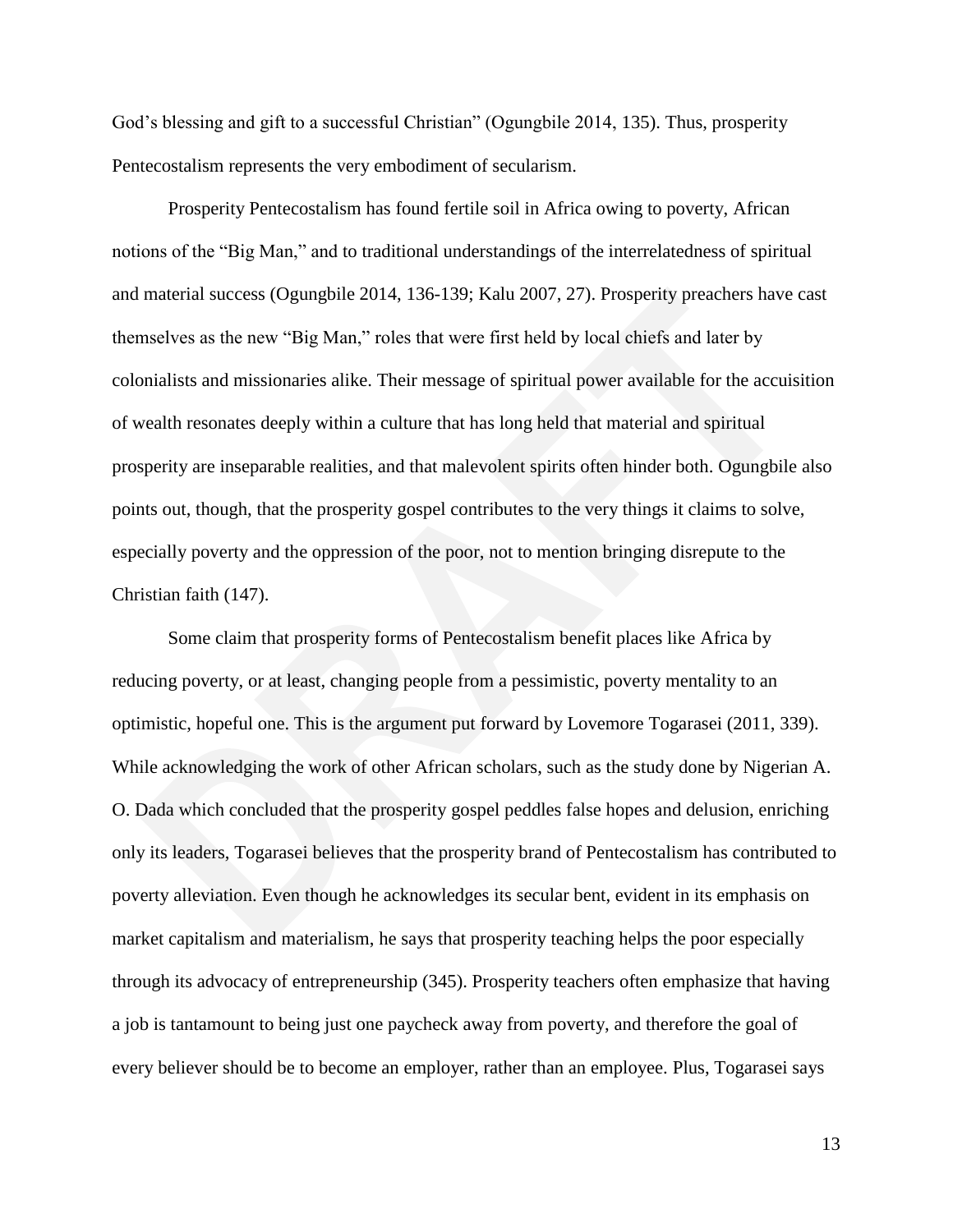those churches that preach a prosperity gospel often bring in lots of money from their congregants and build large auditoriums, which can create jobs for as many as five hundred workers. But contradictions abound in this logic, especially on the very issue of entrepreneurship. For example, one of the lessons learned in the micro finance industry has been that not everyone has the capacity for business, even when given the proper tools (Fikkert 2017, 144-149). Not only that, but in some African countries, like Zimbabwe, fifty percent of the population belong to Pentecostal churches (Anderson 2014, 114). It would simply be impossible for all of them to become employers. Beyond these basic logical issues, there are the far more pressing theological ones. Does anyone really believe that depriving widows and low-income families of their meager resources—resources that they desperately need for daily survival—does justice to Scripture's many commands to defend the cause of the widow and orphan, the poor and needy? Is not the very act of building giant auditoriums on the finances of the poor merely the most modern form of slavery, of inducing God's people to make bricks without straw, all on the unrealized promise of material and physical well-being, on the hopes of an exodus that never comes, or comes for only a select few? The point here is that entrepreneurship can be a good opportunity for some of Africa's poor, but there are far better theological resource for promoting economic independence than the prosperity gospel.

I have sat in services in Lomé, Togo, West Africa at Assemblies of God churches in which offerings were taken in such a way as to praise those who could give more and thus humiliate those who gave less. One such offering process lasted well over an hour, with the preacher starting at an exorbitant amount for anyone—roughly the equivalent of \$500, and then slowly working his way down to one of the most common pieces of money available in West Africa, the 100 XFO coin, or about 19 cents. The preacher began at the higher amount, asking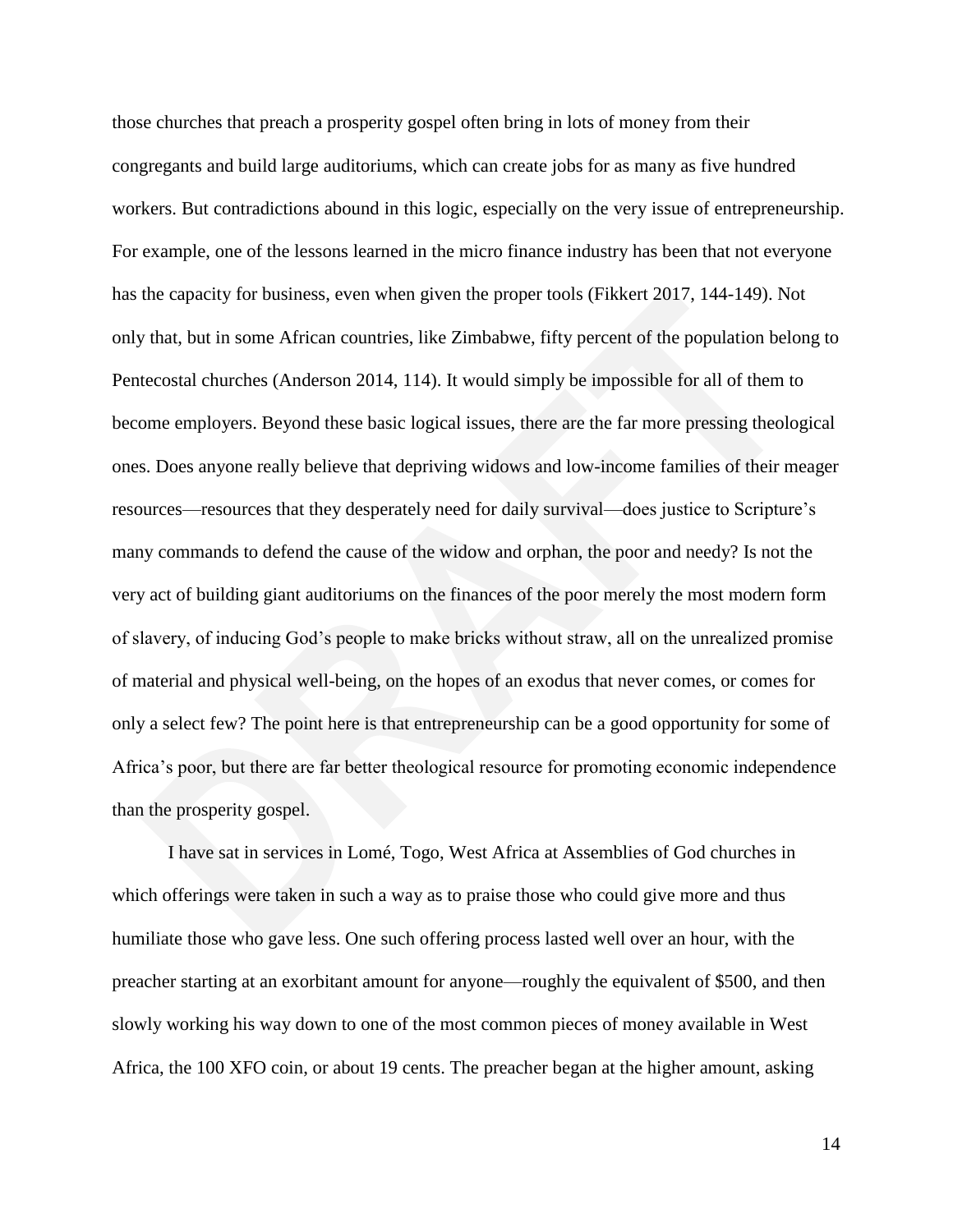"Qui peut donner 500,000?" Since the person giving must walk to the front of the congregation, everyone knows exactly who gives what. The whole process is designed to put pressure on the congregation to give more than they might otherwise, because of the public spectacle being made. Congregants are prodded to give more in order to be blessed in greater ways. In this, the worshipful aspect of stewardship is reduced to a purely secular act—an act rooted in this-world values and in materialism. Whether the approach is effective or not, is hard to say. By far the largest group to come forward were those in the 500 XFO group, roughly \$1. For most, even this amount probably meant a tremendous sacrifice, given that fifty-five percent of the population in Togo live below the poverty line of about \$2 per day. More disturbing, was that I witnessed this practice twice in Assemblies of God churches in Lomé, one of those times being during a multichurch Easter service. Given that Assemblies of God churches are generally considered part of "classic Pentecostalism," or what I have termed "missional Pentecostalism," this suggests that the boundaries between missional Pentecostalism and prosperity Pentecostalism can sometimes become blurred. It also suggests the need to articulate the theological foundations for missional Pentecostalism not only as an anti-secularizing force, but also as a means of helping churches with an historic emphasis on missions to maintain a trajectory toward the *missio Dei*.

## **Implications for African Missions**

I propose that the following important missiological implications follow from understanding the two strands of African Pentecostalism described above:

1. There is a need for clarity among scholars of all persuasions and disciplines when referring to African Pentecostalism to therefore distinguish between its prosperity version and its missional version. Terms such as Classic Pentecostalism and Neo-Pentecostalism are too heavy laden by historic baggage and contemporary diversity to be of much use when referring to modern day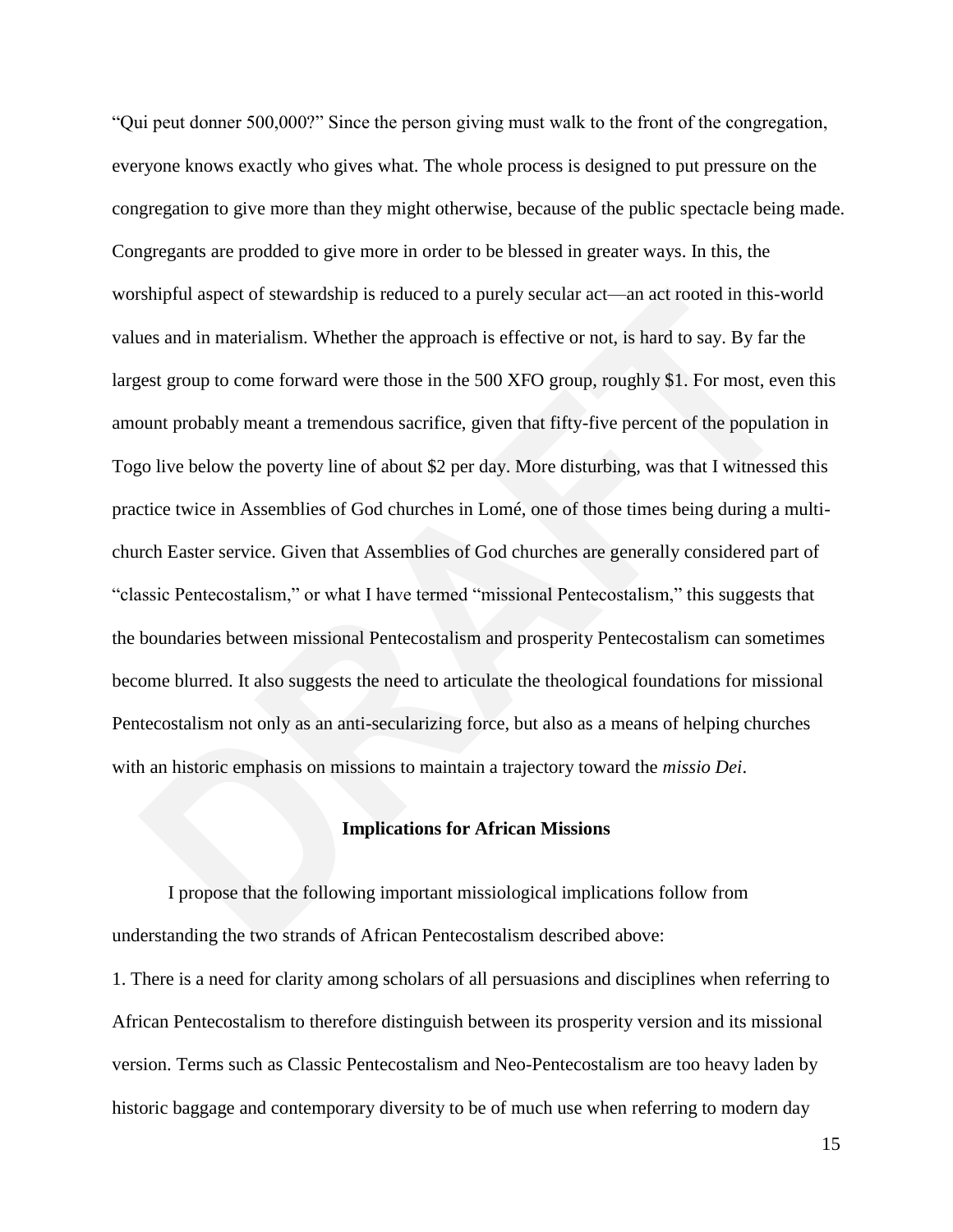Pentecostalism in Africa, even though they continue to be vital for describing historic currents. The terms "missional Pentecostalism" and "Prosperity Pentecostalism" more accurately describe precise contemporary approaches to Pentecostalism that are both alive and well on the continent. Furthermore, these terms address the theological motivations of various strands of Pentecostalism and might also then serve as a rubric for African Pentecostal churches in determining who and what they wish to be. This also underscores the growing need for African Pentecostal scholars to articulate a biblical and robust theology of mission that draws on Africa's deep appreciation of the Spirit's power and presence.

2. The notion of secularism and anti-secularism can also help African Pentecostals attempting to clarify the relationship between evangelism and social concern. There has been a discernable drift of late toward a more holistic approach that sets the two on a level footing. The claim has been that even though early Pentecostals clearly emphasized evangelism, lately Pentecostals have become more theologically astute and see more clearly the need to undertake social action for its own sake (Warrington 2011). I would argue, contrarily, that Pentecostal pioneers like William Seymour got it right. They understood that social concern should flow from a transformed life, but that eternal matters always are most pressing. E. N. Bell, the first leader of the Assemblies of God, USA, once said, in the context of advocating that missionaries engage in caring for orphans, that "primary emphases, too, should always be laid upon the direct proclamation of the gospel of salvation as God's ordained and primary way of reaching the lost" (*The Weekly Evangel* 1917, 6). The tendency in modern Pentecostal theologies to describe mission as involving word and deed without giving priority to evangelism represents a move away from Pentecostalism's historic roots. Yes, Pentecostals have since the beginning been involved in social justice, but they did so with overriding urgency for evangelistic witness.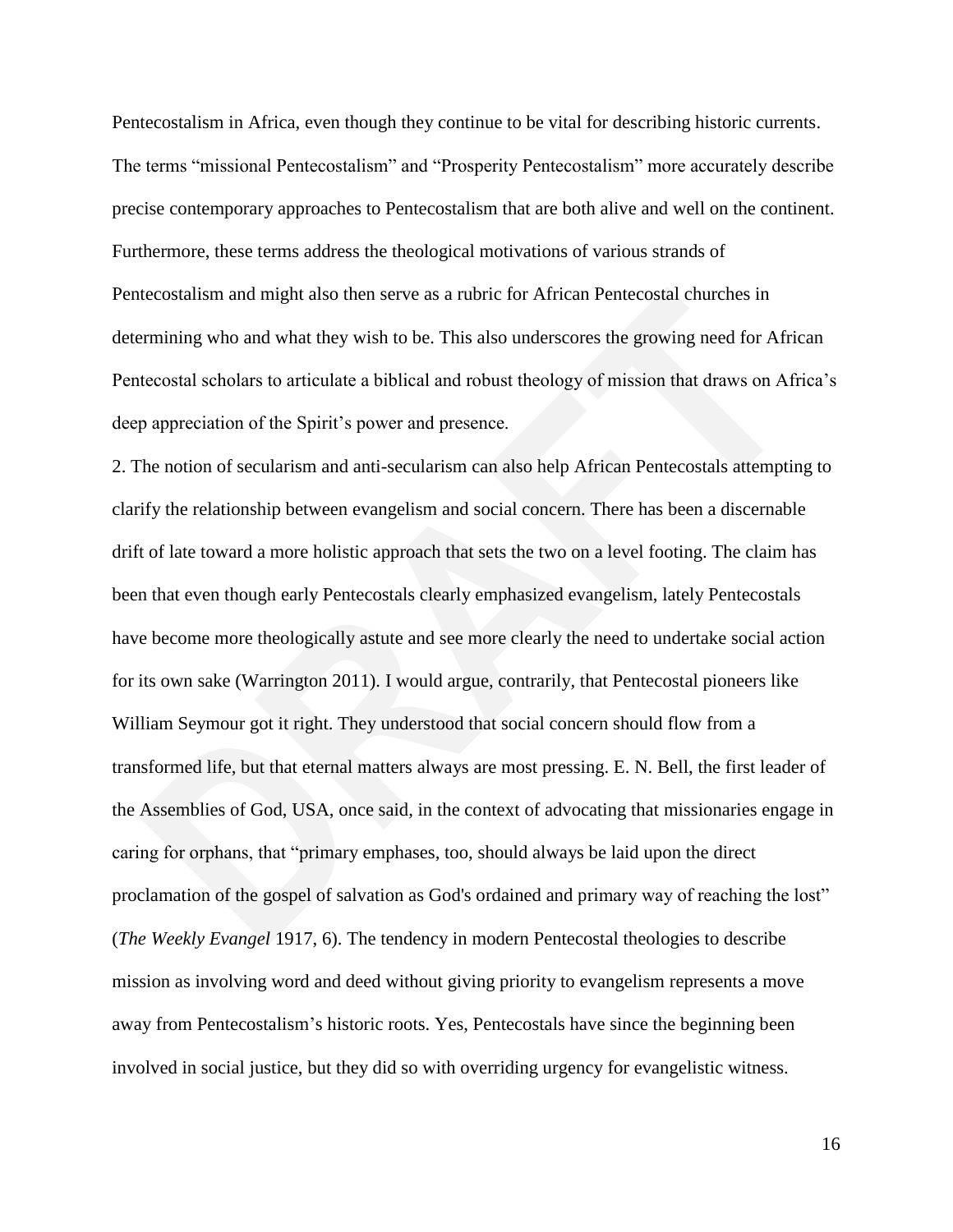Missional Pentecostalism must maintain that focus if it is to remain the ant-secularizing force it has long been. Emanual Katongole argues this very point in his book, *The Sacrifice of Africa*  $(2011,$  under Chapter 2, "Reimagining Social Ethics in Africa"). Here Katongole observes that for the most part, many Christian approaches to social change are indistinguishable from their secular counterparts. Thus, he calls for a "mythological adjustment" of the imagination. I would contend that such an adjustment requires attention the the spirituality that has long defined missional Pentecostalism. In other words, it requires a re-enchantment of a Weber's disenchanted world. And this is at task for which missional Pentecostalism has long demonstrated a propensity. Plus, the ability of the church to critique social structures stands on its possession of an inspired revelation (i.e., enchanted) that stands above the human prognostications about our own limited potential. The priority of a word from God in Scripture and in Christ is perhaps the most antisecular tool the church possesses, and early, missional Pentecostals seemed to know this intuitively. Thus, prosperity Pentecostalism cheapens and secularizes God's special revelation by making material prosperity its most desired outcome.

3. Pentecostalism in Africa has largely succeeded because of its basis in the supernatural (Kalu 2009, 86; Garrard 2009, 233-234). Missional Pentecostalism has historically grounded its power in prayer and in contemporary experiences of the Holy Spirit. But experiences of the Holy Spirit were never conceived of as a means to an end, but as both an enacted eschatological event and as empowerment for global witness. Conversely, not only is the message, but also the tools for the propagation of prosperity Pentecostalism are mostly secular, and include especially the use of technology, media, and marketing. As Pentecostalism spreads and becomes arguably the dominant form of Christianity in sub-Saharan Africa, missional Pentecostals should take heed of the dangers of losing its historic dependence on Spiritual power even as it makes use of these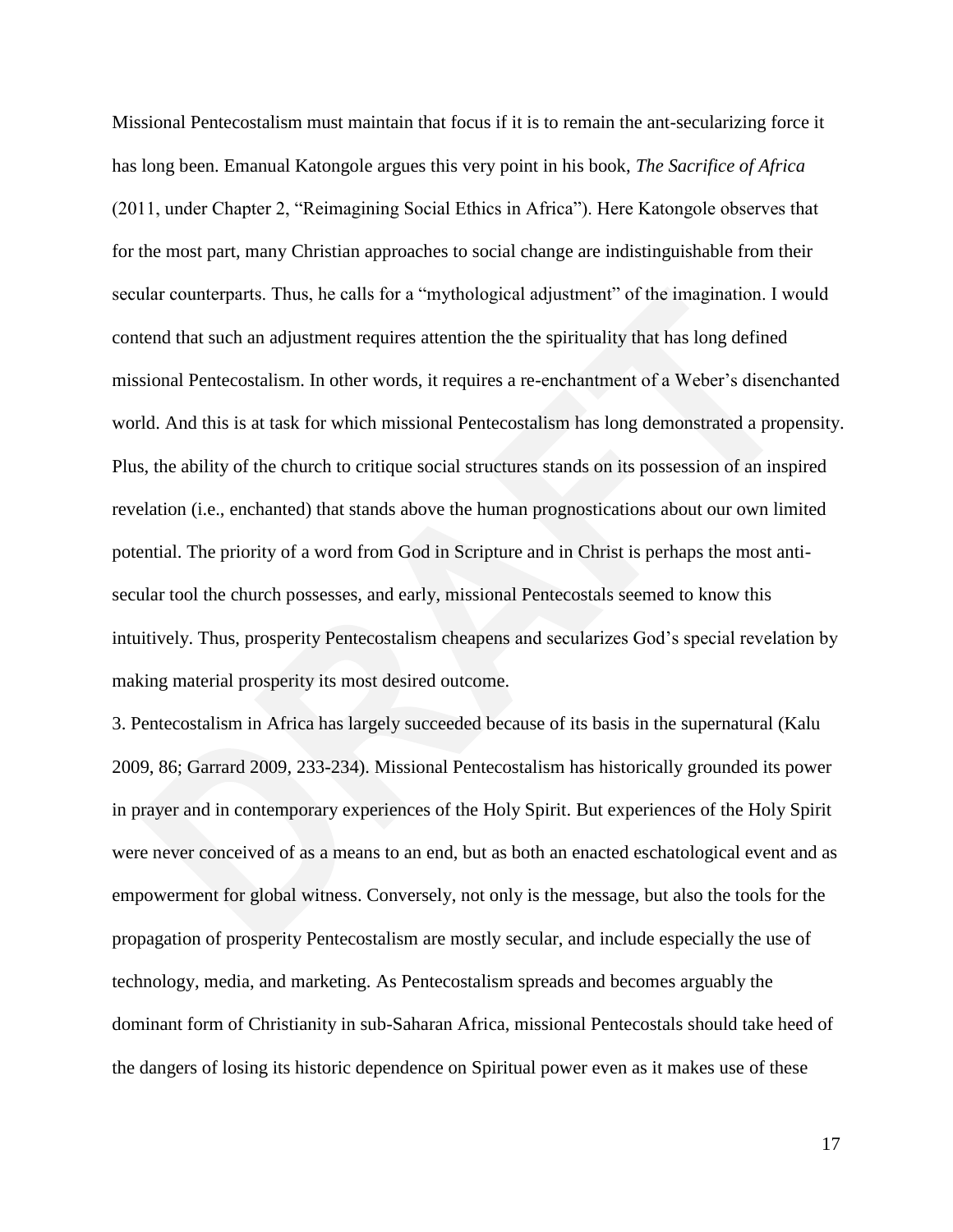things. This is not to say that the use of these modern advantages and resources for spreading the gospel are inherently problematic. Rather, as Kalu (2007) says, "there is often a thin line between religious and secular techniques in the use of media communication‖ (23). The ability to successfully send missionaries and plant churches in North Africa and in the Horn of Africa will depend heavily on maximizing the anti-secularizing, supernatural power of God that ignited indigenous movements throughout the continent. And the danger of coming to rely wholly on non-spiritual and secular techniques is ever present in everything Pentecostals do from the way they take offerings to the sending and support of missionaries. Furthermore, compromise in one area often leads to compromise in another.

4. Harvey Cox (1991) once wrote that "Christian theology if it is truly biblical theology must always be prophetic" (388). Missional Pentecostalism functions in many ways a prophetic branch of African Pentecostalism and as a potent African critique of the excesses of the prosperity stream of Pentecostalism. Prosperity Pentecostalism will only bring Africa ideologically close to secular Europe. Missional Pentecostalism can bring Europe ideologically close to Africa. But to do so it must remain prophetic. And the essence of a prophetic church is to call God's people back to faithful and holy living. It was this sort of prophetic call that gave birth to modern Pentecostalism in the first place, and it is this prophetic calling that will sustain it for the future.

5. Prosperity Pentecostalism represents an abandonment of the very things that drive missional Pentecostalism because mission has always come at great personal sacrifice. When material well-being becomes the high-water mark of the Christian life, then the inevitable consequence is the faltering of missions. African's have long valued community and viewed with suspicion those who were outsiders or radically individualistic. Yet, prosperity Pentecostalism is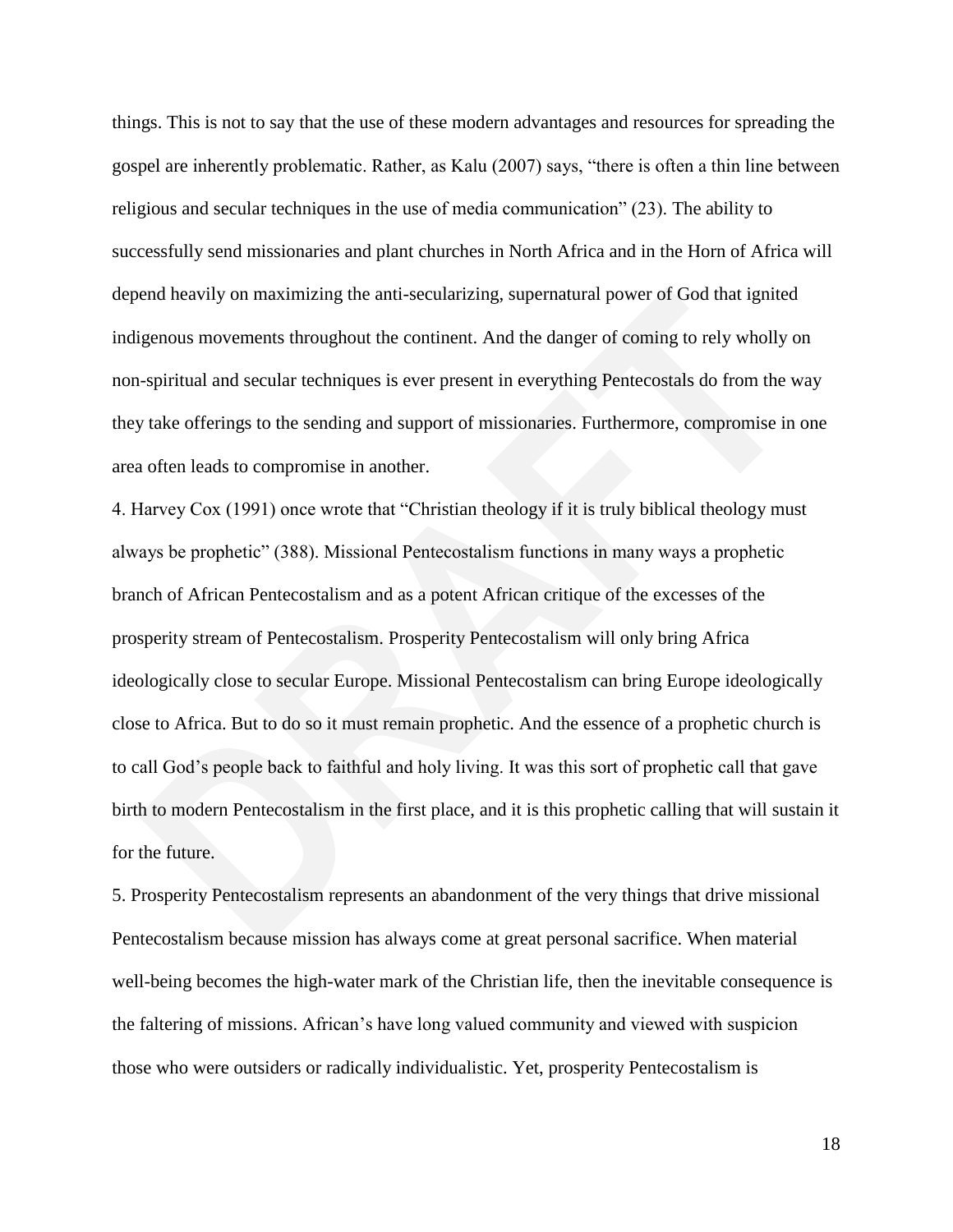individualistic to the core, and thus a betrayal not only of the gospel, but of African indigenous identity. James K. A. Smith, (2014) in his exposition of Charles Taylors *A Secular Age*, points out that one of the things that helped secularism overtake the deeply rooted religiosity of the middle ages was the loss of community and consequent heightened individualism. "Once individuals become the locus of meaning, the social atomism that results means that disbelief no longer has social consequences. 'We' are not a seamless cloth, a tight-knit social body; instead, 'we' are just a collection of individuals." Smith adds, "this diminishes the ripple effect of individual decisions and beliefs. You're free to be a heretic—which means, eventually, that you're free to be an atheist" (31). Missional Pentecostalism in Africa will succeed most when it closely guards its most treasured value, that of community. It is through community that missionaries are called and sent, and in community that missions movements emerge. And no greater threat exists to undermine African indigenous notions of community than Prosperity Pentecostalism and its rampant individualism.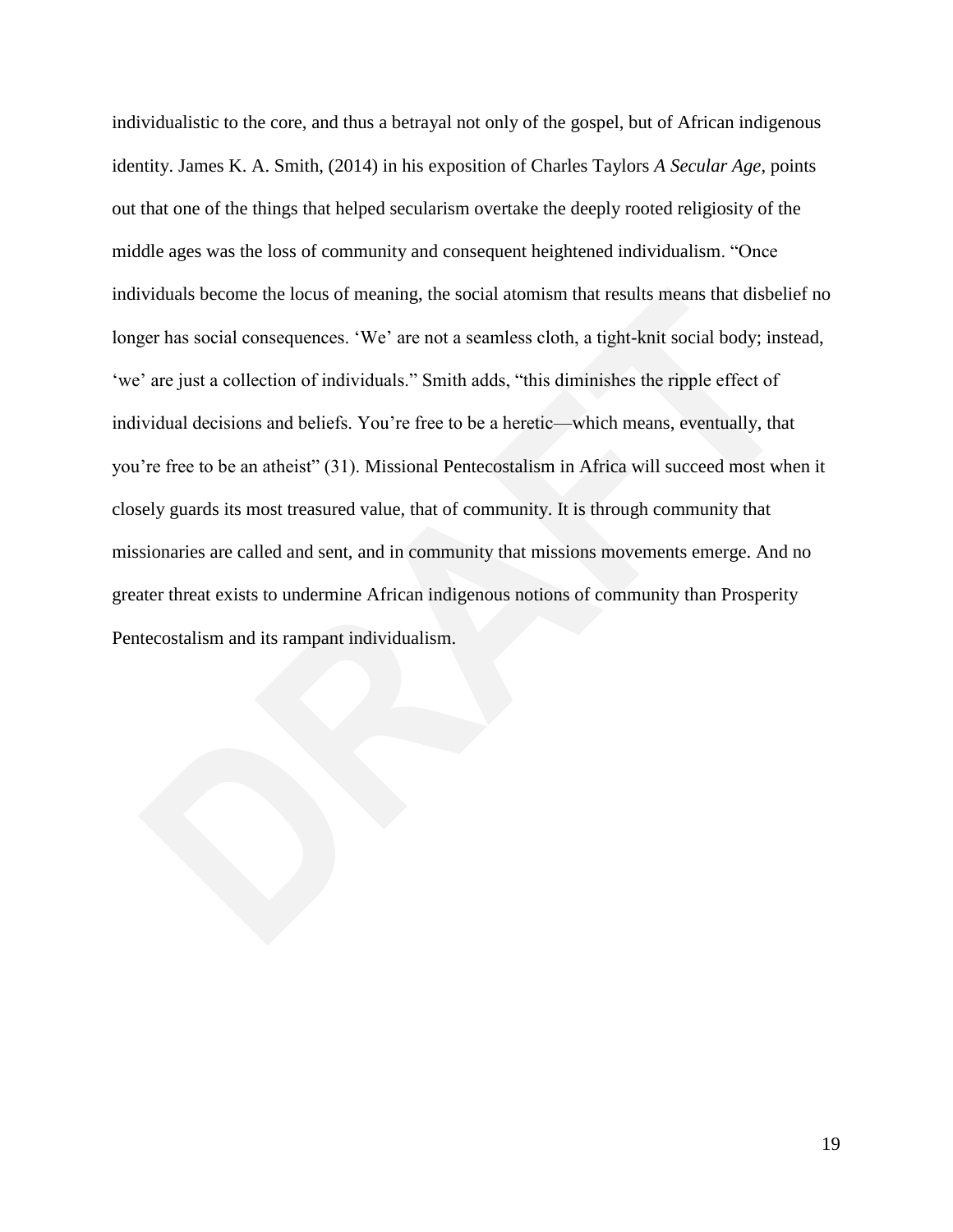## Reference List

- Anderson, Allan Heaton. 2010. "Varieties, Taxonomies, and Definitions." In *Studying Global Pentecostalism*, edited by Allan Anderson et al., 13-29. Berkeley: University of California Press.
- -. 2012. "The Significance of Pentecostalism to Mission." In Mission in Context, edited by John Corrie and Cathy Ross, 229-241.
	- ––––––. 2013. *To the Ends of the Earth: Pentecostalism and the Transformation of World Christianity*. Oxford: Oxford University Press.
- ––––––. 2016. *An Introduction to Pentecostalism*, 2nd ed. Cambridge: Cambridge University Press.
- Asamoah-Gyadu, J. Kwabena. 2002. "Pentecostalism in Africa and the Changing Face of Christian Mission: Pentecostal/Charismatic Renewal Movements in Ghana." Mission *Studies* 19 no. 2: 14-39.
- ––––––. 2013. *Contemporary Pentecostal Christianity: Interpretations from an African Context*. Oxford: Regnum.
- Berger, Peter. 2005. "Secularization and De-Secularization." In *Religions in the Modern World: Traditions and Translations*, edited by Linda Woodhead, 384-393. New York: Routledge electronic edition.
- Comaroff, Jean. 2009. "The Politics of Conviction: Faith on the Neo-liberal Frontier." Social *Analysis: The International Journal of Social and Cultural Practice* 53 (1):17-38.
- Cox, Harvey. 1991. "Pentecostalism and Global Market Culture": A Response to Issues Facing Pentecostalism in a Postmodern World." In *The Globalization of Pentecostalism: A Religion Made to Travel*, 286-295. Oxford: Regnum.
	- ––––––. 1995. *Fire from Heaven: The Rise of Pentecostal Spirituality and the Reshaping of Religion in the 21st Century*. Cambridge, MA: Da Capo Press.

Droogers, André. 2010. "Essentialist and Normative Approaches." In *Studying Global Pentecostalism*, edited by Allan Anderson, 30-50. Berkely: University of California Press.

- Droogers, André. 2010. "Essential and Normative Approaches." In *Studying Global Pentecostalism: Theories and Methods*, edited by Anderson et al., 30-50. Berkeley, CA: University of California Press.
- Giddens, Anthony. 2005. "Introduction by Anthony Giddens." In *The Protestant Ethic and the Spirit of Capitalism* by Max Weber. 1930; Reprint edition. Routledge Classics.
- Gifford, Paul, and Trad Nogueira-Godsey. 2011. "The Protestant Ethic and African Pentecostalism: A Case Study." *Journal for the Study of Religion* 24 (1):5-22.
- Guthrie, Stan. 2014. *Missions in the Third Millennium: 21 Key Trends for the 21st Century*. Revised and Expanded. Eugene, OR: Wipf and Stock.
- Hewitt, Roderick R. 2015. "The Changing Landscape of Christianity and the Challenging Context of Secularism." *The Ecumenical Review* 67 (4):543-558.
- Hunt, Stephen. "Sociology of Religion." In *Studying Global Pentecostalsim*, edited by Allan Anderson et al. 179-201. Berkeley: University of California Press.
- Ireland, Jerry. "African Traditional Religion and Pentecostal Churches in Lusaka, Zambia: An Assessment," *Journal of Pentecostal Theology*, 21 (2012): 260-277.
- Kalu, Ogbu Uke. 2007. "Pentecostalism and mission in Africa, 1970-2000." *Mission Studies* 24  $(1): 9-45.$
- Katongole, Emmanuel. 2011. *The Sacrifice of Africa*. Grand Rapids: Eerdmans. Kindle.